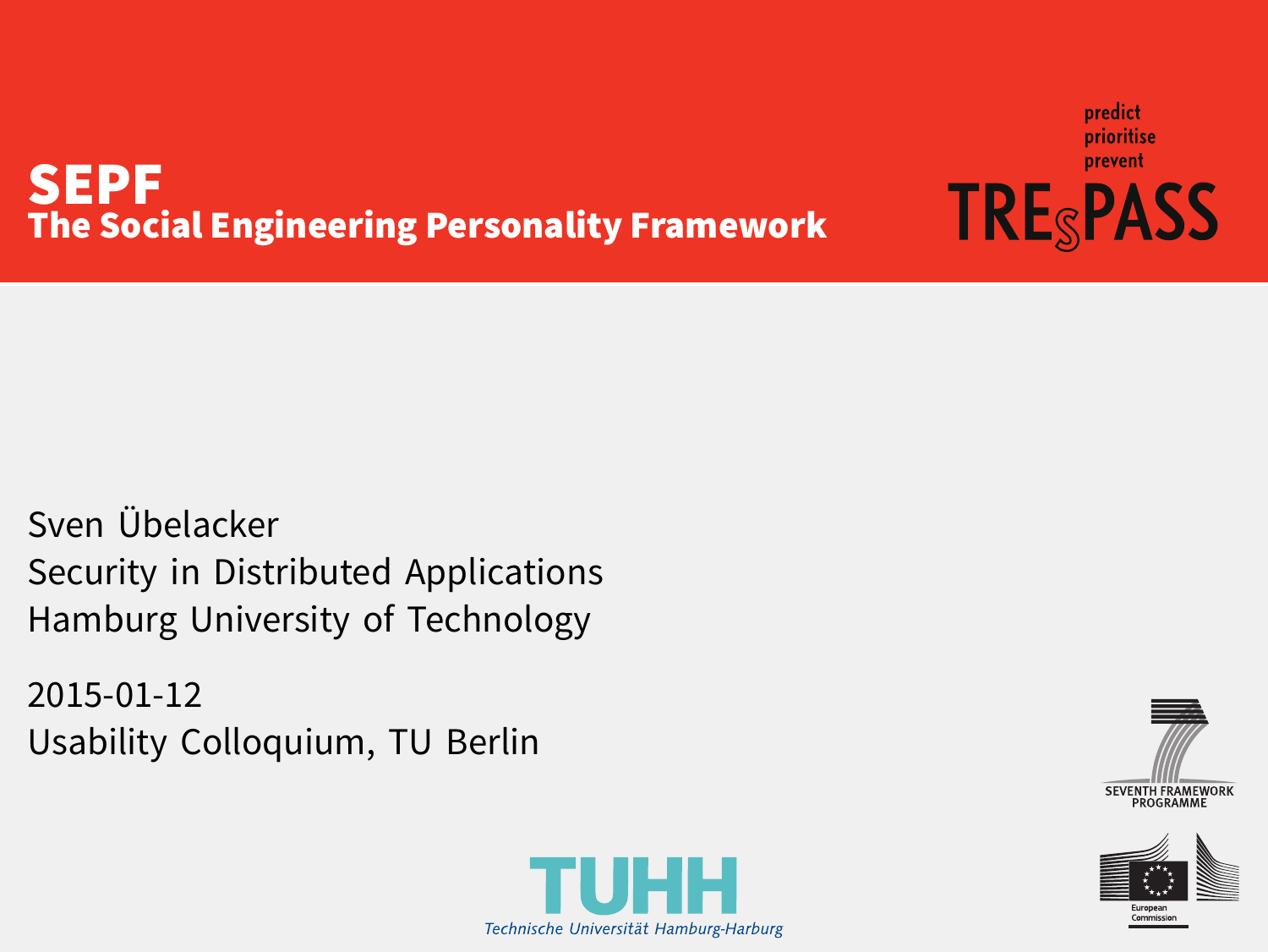### Our background

#### Sven Übelacker

- $\blacktriangleright$  degree in mathematical economics, focus on actuarial science and information security
- $\triangleright$  ten years of experience in academic computer centres, focus on information security and data protection; four of them at DFN-CERT (CSIRT and PKI of Germany's national research and education network)
- ▶ since March 2013: Security in Distributed Applications (Dieter Gollmann), Hamburg University of Technology, contributing to FP7 funded EU project  $TRE<sub>S</sub>PASS$

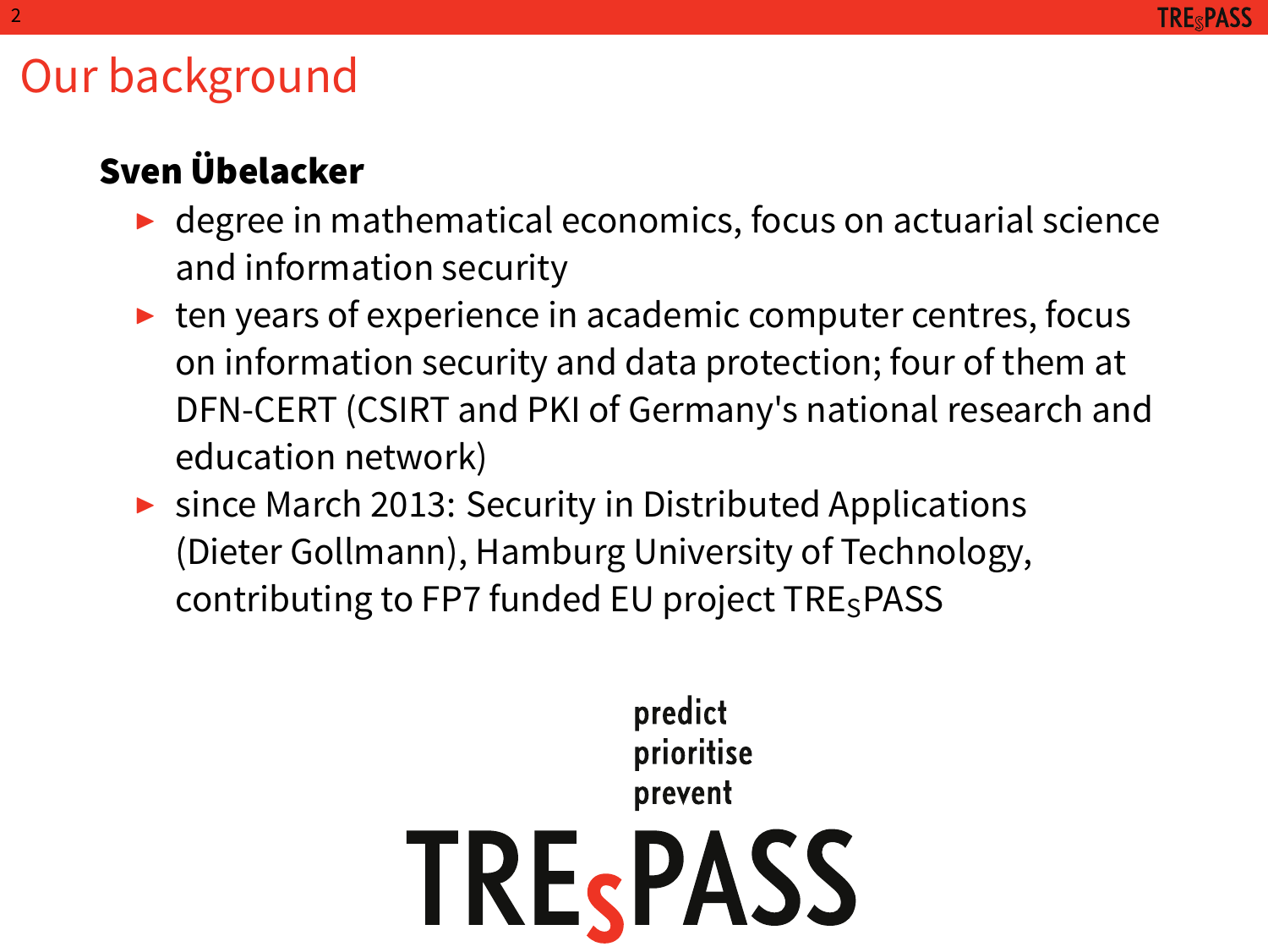#### about TRE<sub>SPASS</sub>

- ▶ EU funded FP7 integrated project (2012--2016)
- $\triangleright$  covering three security domains
	- $\blacktriangleright$  technical/physical, digital, and social/organisational
- $\blacktriangleright$  grounded on three case studies
	- $\triangleright$  cloud computing, telco, and customer privacy protection
- $\triangleright$  to develop methods and tools to analyse and visualise information security risks in dynamic organisations, as well as possible countermeasures
- $\triangleright$  to build "attack navigators" to identify which attack opportunities are possible and most pressing, and which countermeasures are most effective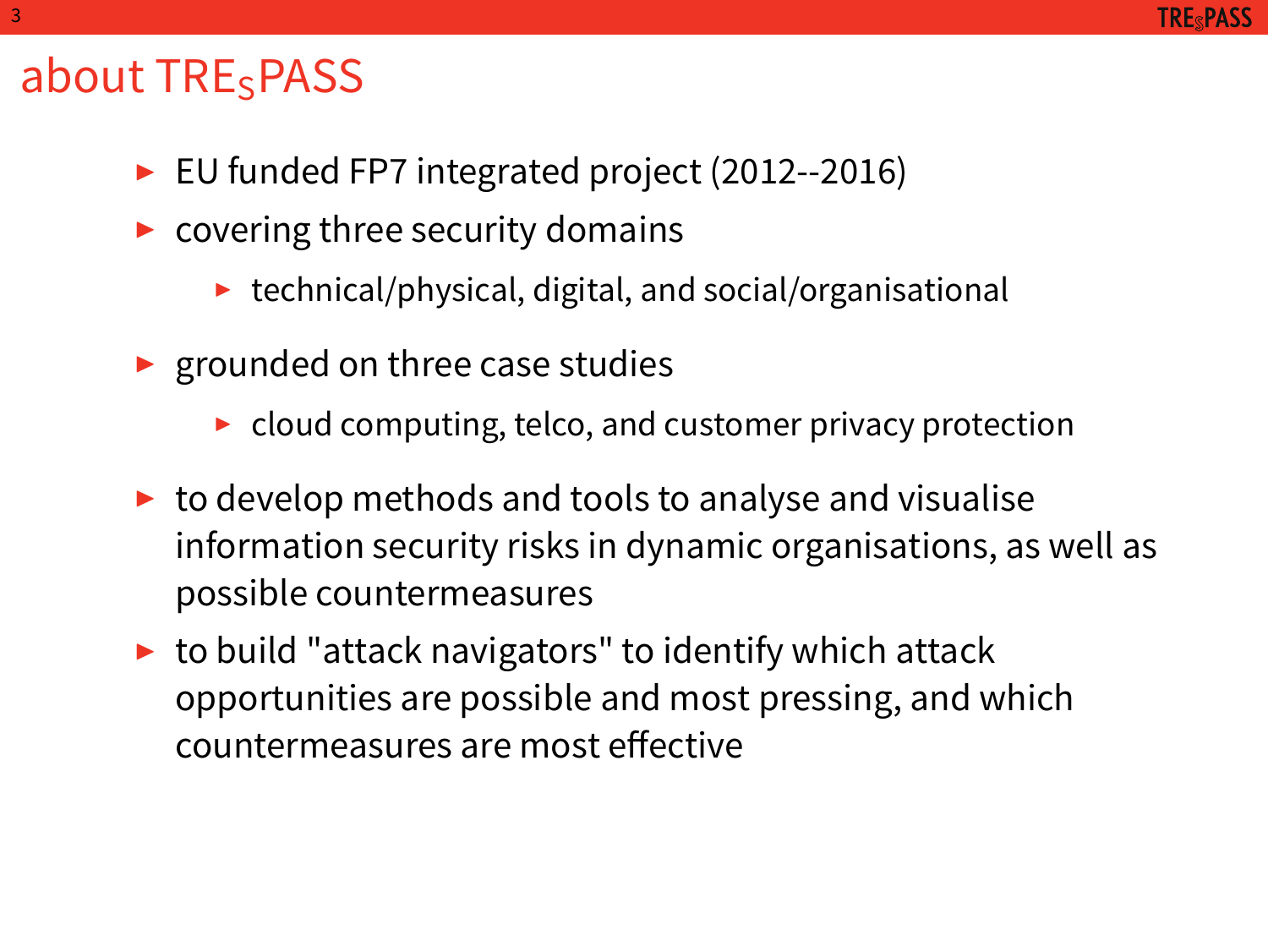# One of Many Attack Tree Visualisations

4



LUST's visualisation of an ATree displaying different attribute domains in TRESPASS D4.2.1 [23] (cf. ADTool by University of Luxembourg [14])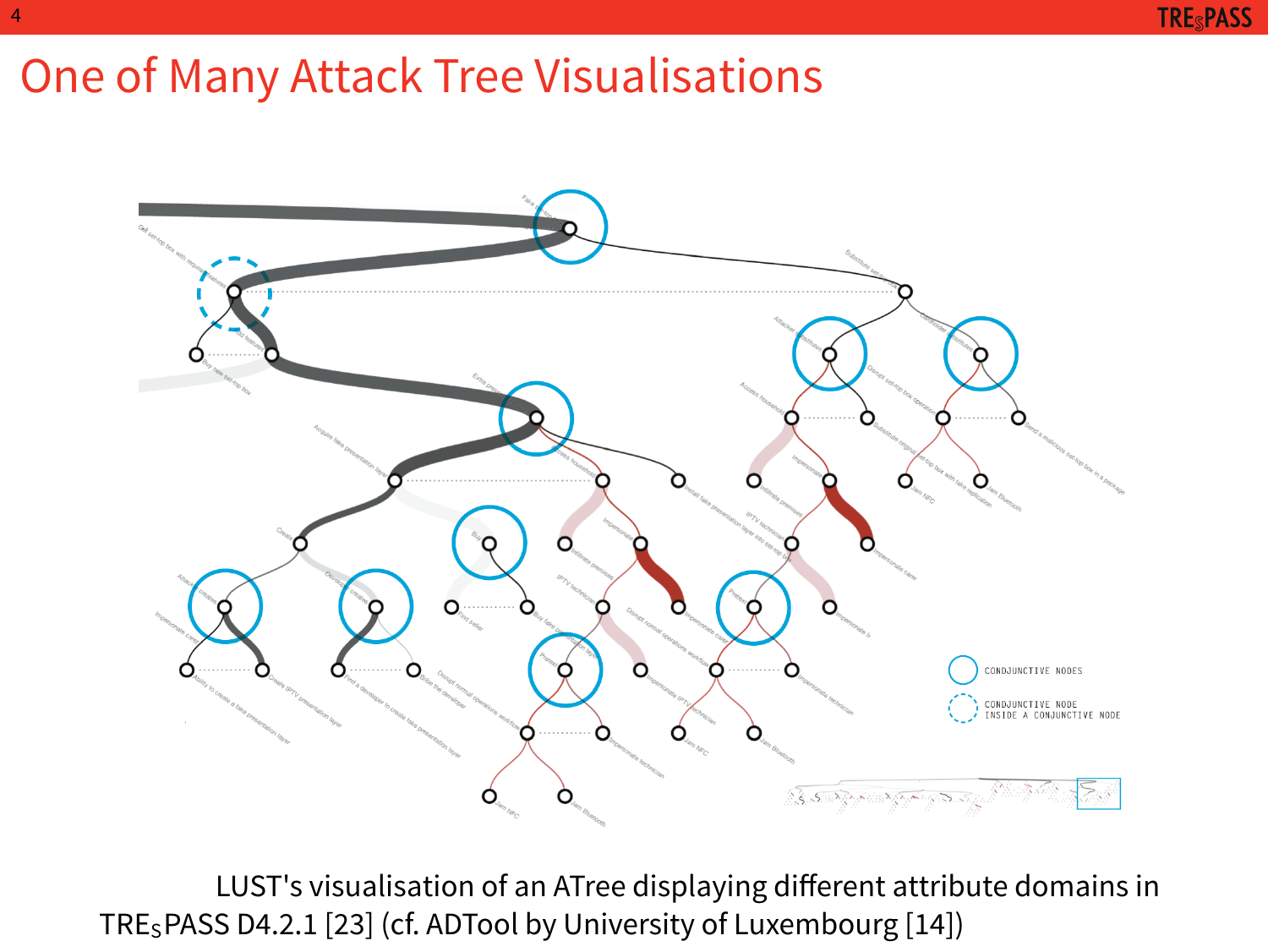### Outline

#### attacker (social engineer) *←* SE *→* "victim" (social target)

- ▶ e.g. attacker profiles (via expert knowledge / questionnaires)
- $\triangleright$  social engineering (SE) techniques
- $\blacktriangleright$  e.g. "victim" profiling

#### 1st approach: Social Engineering Personality Framework

- $\triangleright$  susceptibility to specific SE attacks mapped to personality traits of a "victim" (employee)
- ▶ with Susanne Quiel

#### 2nd step: find influential factors 3rd step: questionnaire

 $\triangleright$  incorporating SE scenarios and other factors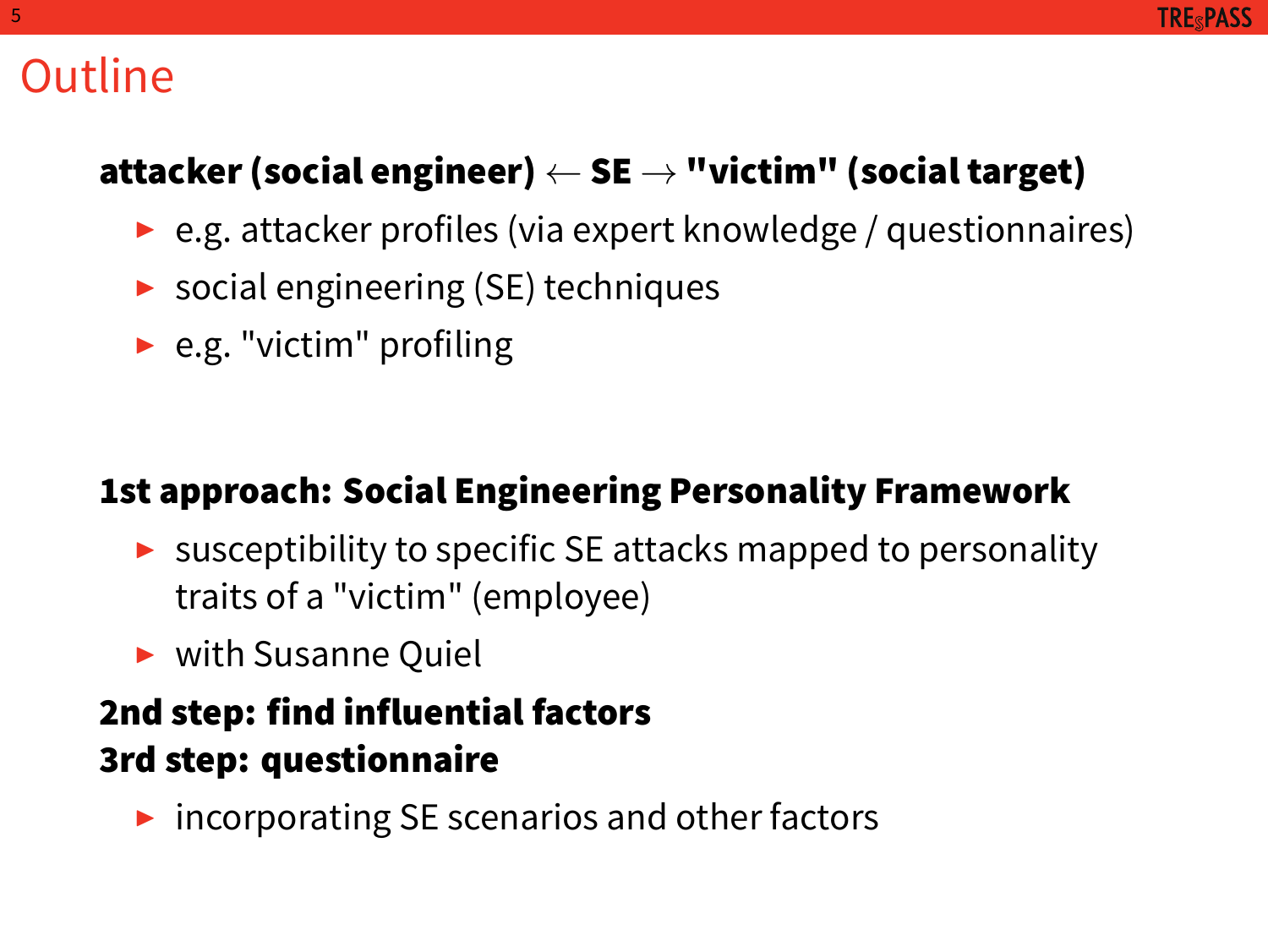#### **TRESPASS**

## What is Social Engineering (SE)?

### Hadnagy's definition [10]

6

"the act of manipulating a person to take an action that may or may not be in the target's best interest. This may include obtaining information, gaining access, or getting the target to take certain action."

- ▶ Social Engineering is nothing new
	- ▶ Adam Smith's theory of human behaviour in "The Theory of Moral Sentiments", 1759: passions and the impartial spectator (loss aversion, overconfidence, altruism, …) [1]
- ▶ Kevin Mitnick was the first widely known to use SE for gaining access to the digital security domain [16]
- ▶ HUMINT: "a category of intelligence derived from information collected and provided by human sources." (NATO NSA) [17]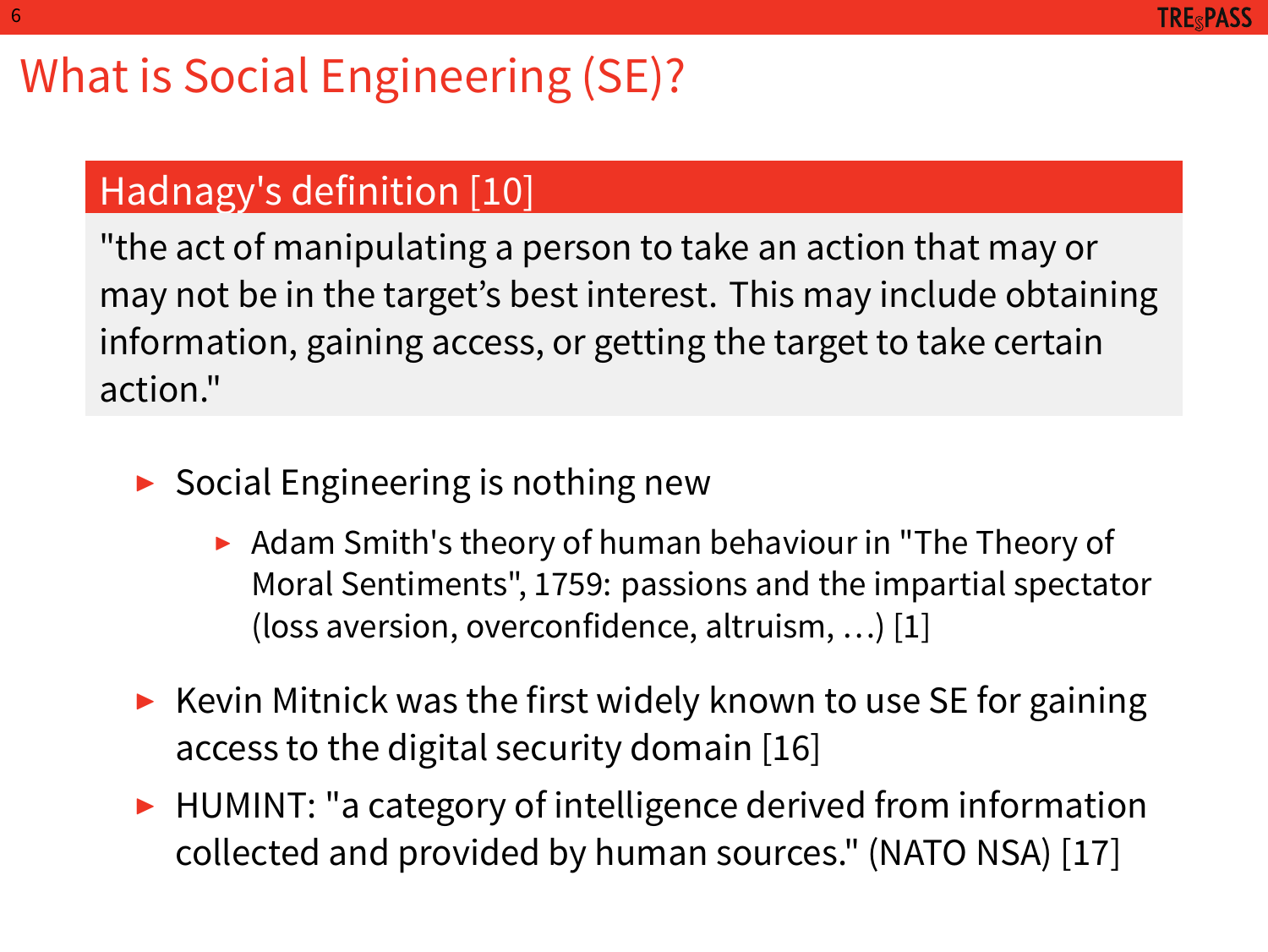## Social Engineering (SE)

7

#### Categorisation of Social Engineering Attacks

- ▶ Gragg's Psychological Triggers of SE [8]
- ▶ re-use of Cialdini's Six Principles of Influence [4]
	- ▶ *Authority*, Reciprocity, Commitment and Consistency, Social Proof, Liking, Scarcity
	- ▶ Scheeres [20] mapped Gragg's trigger to these principles
- ▶ Stajano/Wilson's seven principles for understanding scam victims [22] (cf. "The Real Hustle")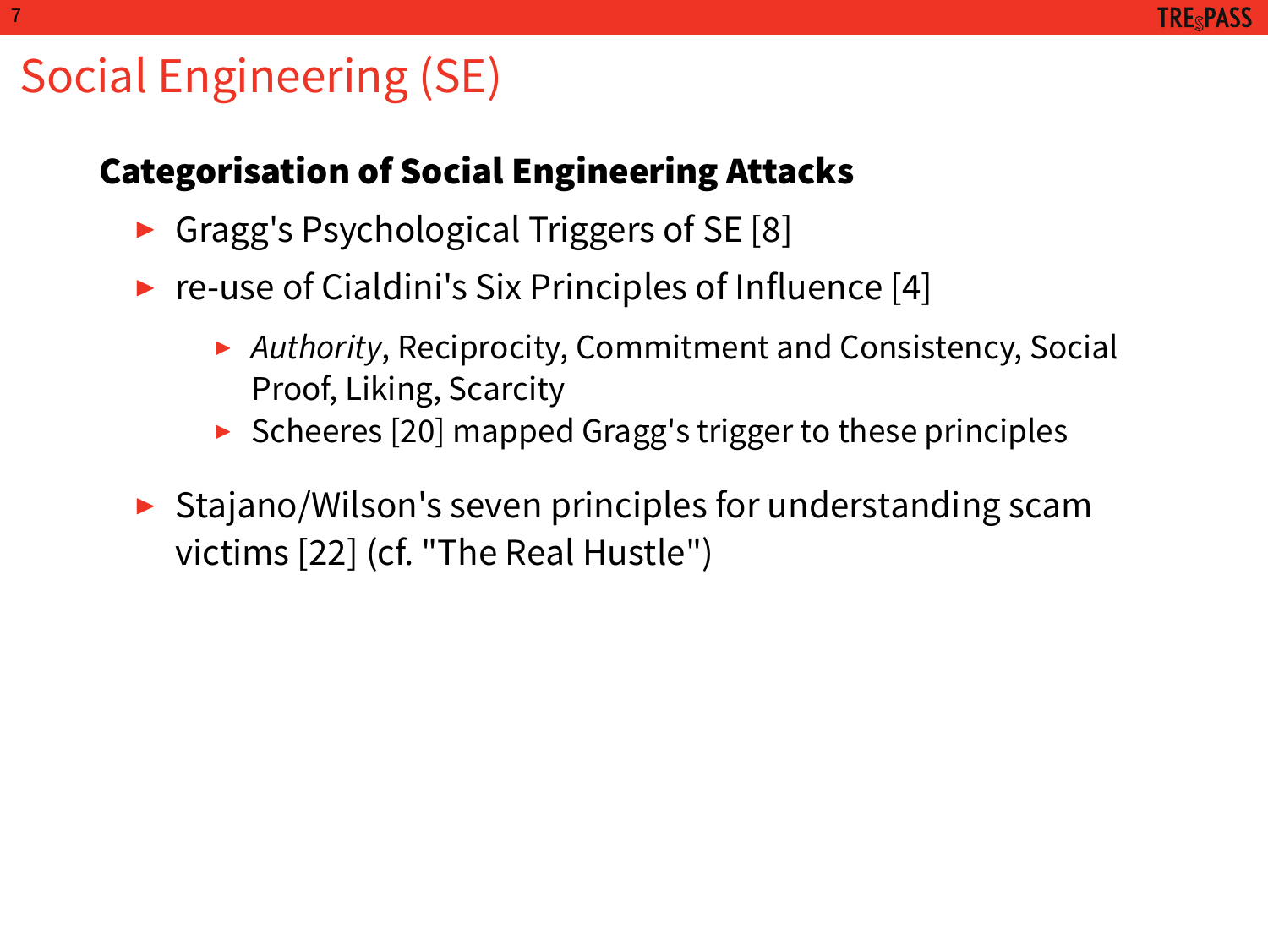### Why Do People Succumb to SE Attacks?

- ▶ socio-demographics [5]
- ▶ knowledge (awareness) of SE attacks / attacker's intentions [6]
- $\blacktriangleright$  personality traits [18]
- ▶ stressors

8

- $\blacktriangleright$  impulsiveness
- $\blacktriangleright$  freedom of action
- ▶ proficiency/affinity towards technology/internet
- ▶ cultural background (e.g. uncertainty avoidance) [12]
- $\triangleright$  evolutionary flaws in risk perception and assessment [21]
- ▶ human information processing
	- $\triangleright$  peripheral/heuristic vs. central route processing [13]
	- ▶ Dual Process Model of Persuasion [9]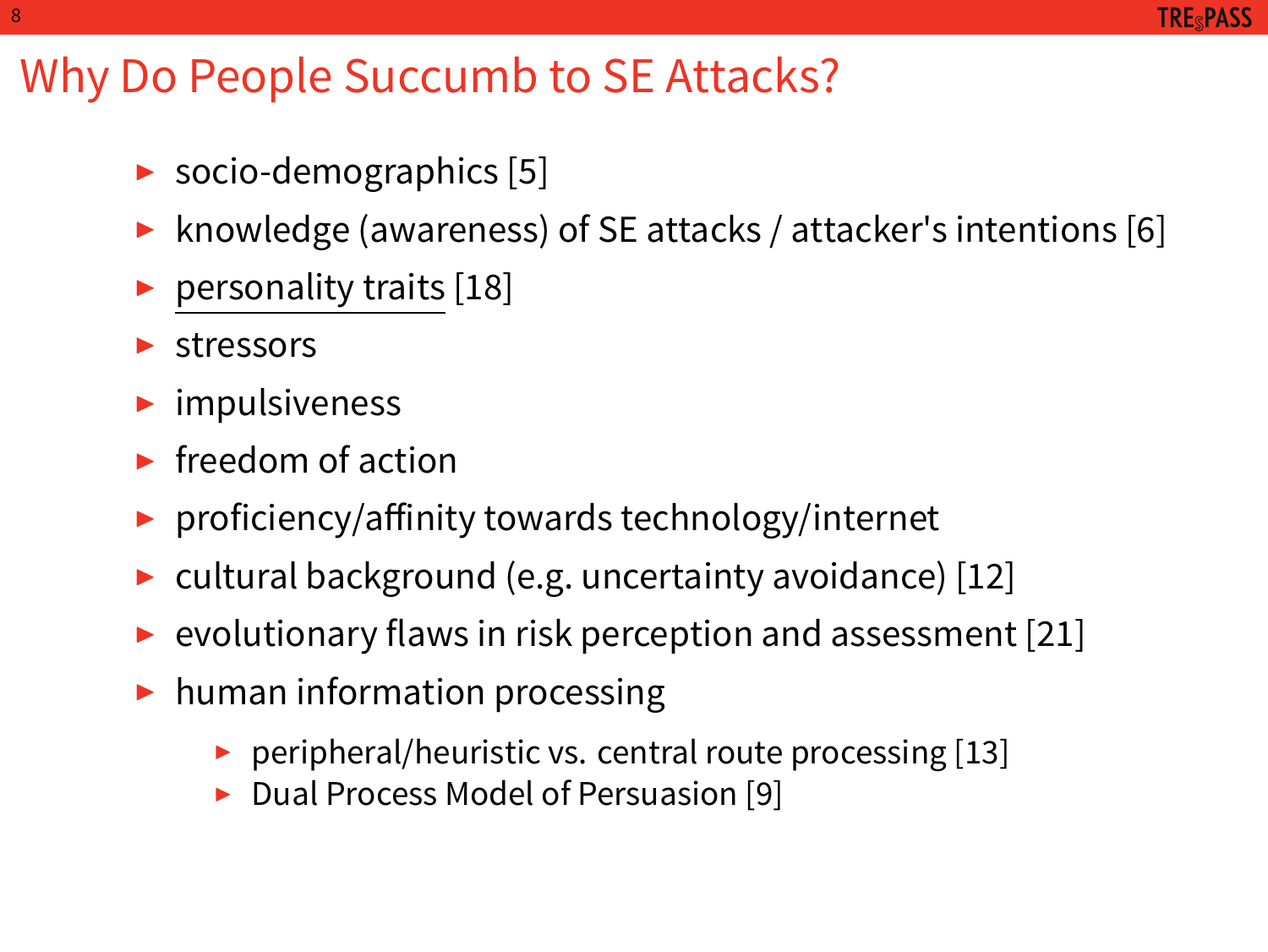### Social Engineering Personality Framework



**SEPF**: Specific personality traits of a "victim" increase (solid line) or decrease (dashed line) the susceptibility to Cialdini's principles of influence which are used for attacks by a social engineer. General personality assumptions about susceptibility (higher, lower, or both) for each trait are depicted by corresponding arrows (*↑*, *↓*, *↕*).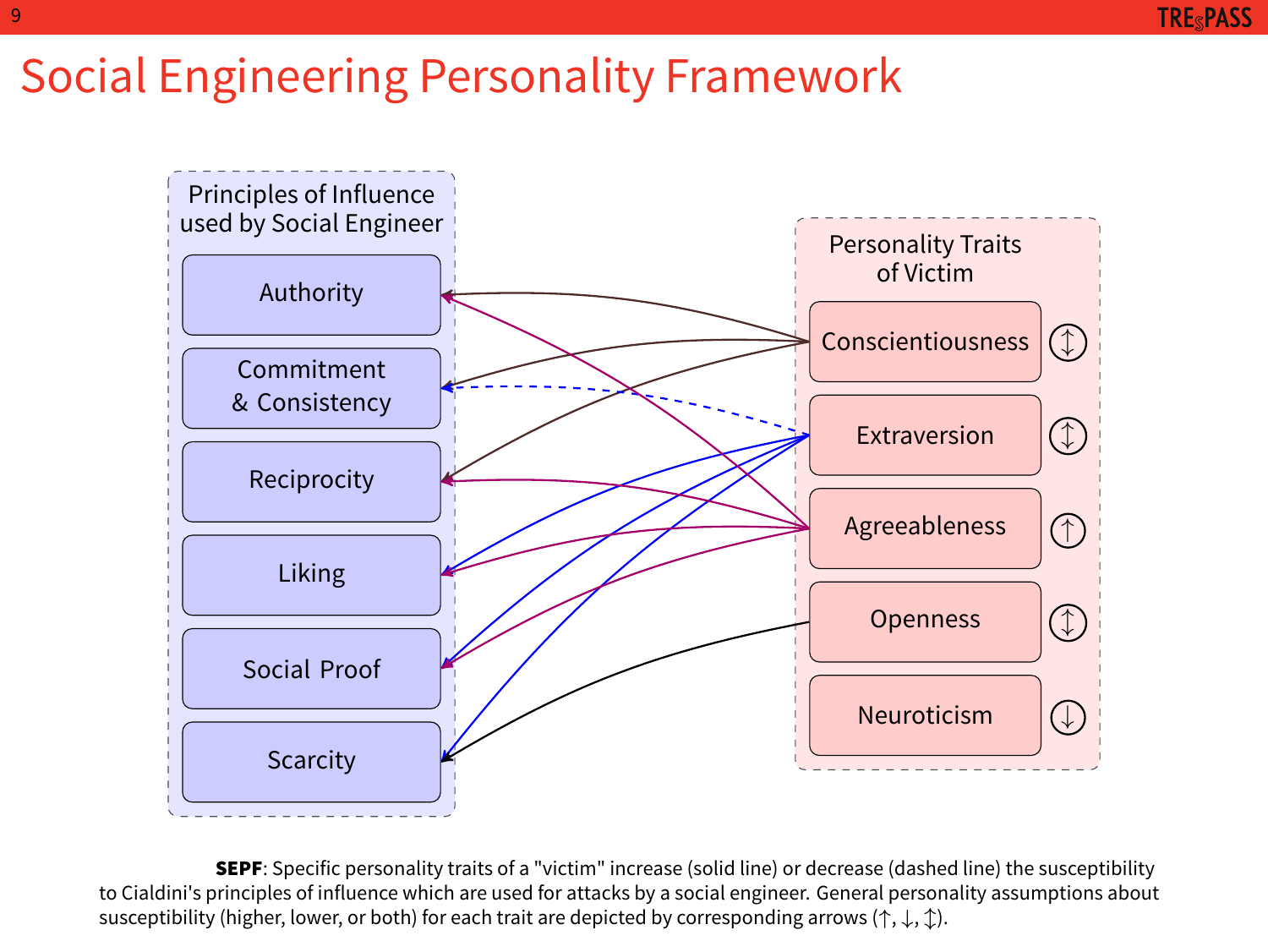### Personality Traits

10

#### Five-Factor Model (FFM) or the "Big 5" [15]

- $\blacktriangleright$  five empirically derived personality dimensions Openness to Experience, Conscientiousness, Extraversion, Agreeableness, and Neuroticism
- ▶ model widely used in psychology since the 1950's [15]
- $\triangleright$  consists of subtraits  $\binom{s}{s}$  which refine each trait further
- ▶ questionnaires exist, e.g. NEO-FFI, TIPI [7]
- $\blacktriangleright$  gathering trait information via user behaviour, e.g. shown with Nokia N95 smartphones [3]

#### Motivational System (m)

 $\blacktriangleright$  Hirsh et al. describe what individuals motivate depending on their FFM personality traits [11]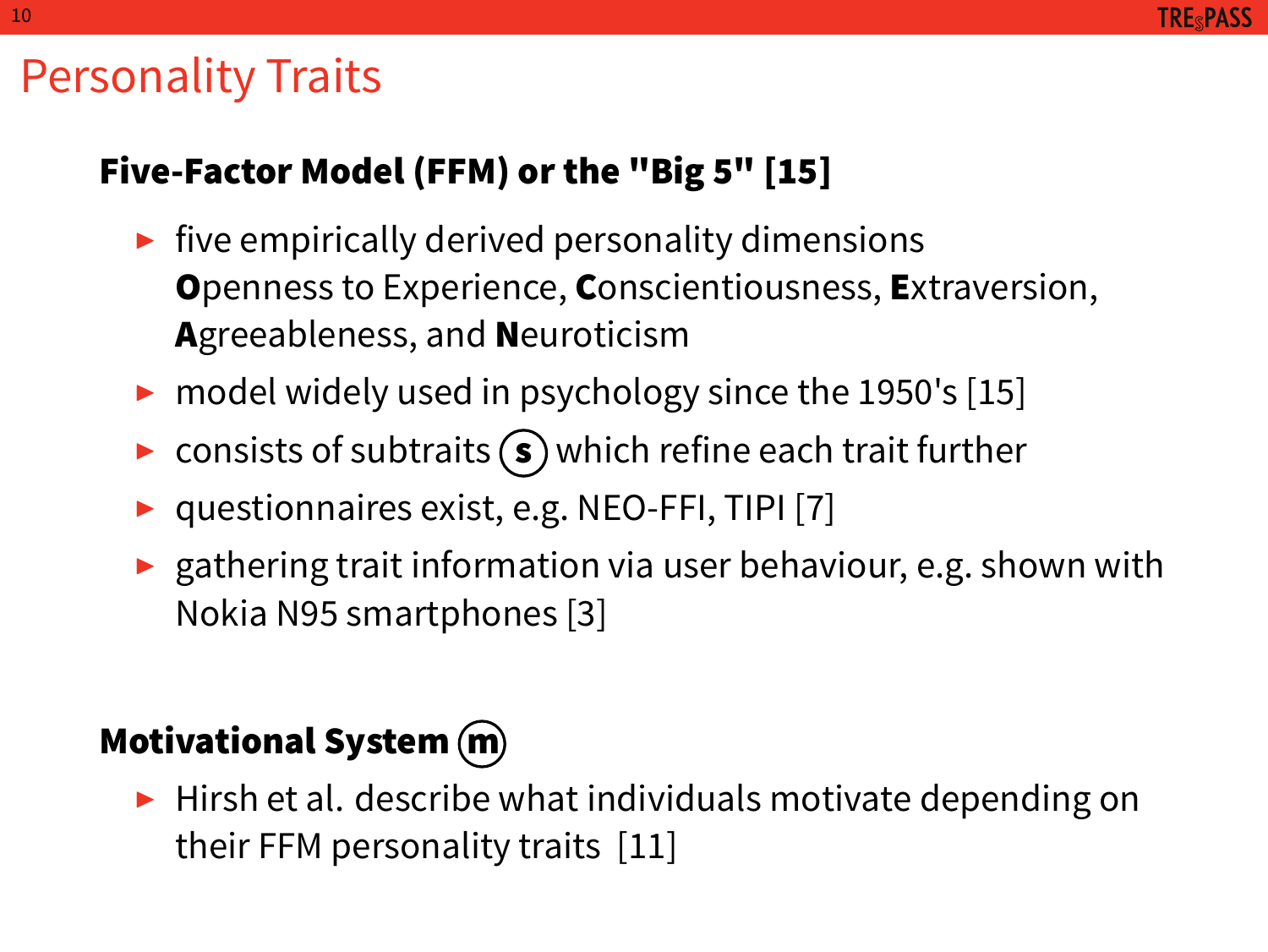### FFM  $\sinh(3)$ ubtraits & motivational system

#### **Conscientiousness**

 $\mathsf{\scriptstyle{(s)}}$  competence, self-discipline, self-control, persistence, dutifulness, following standards/rules m. *achievement, order, efficiency*

#### **Extraversion**

11

 $\binom{1}{s}$  positive emotions, sociability, dominance, ambitions, excitement seeking  $\widehat{\textbf{m}}$  reward, social attention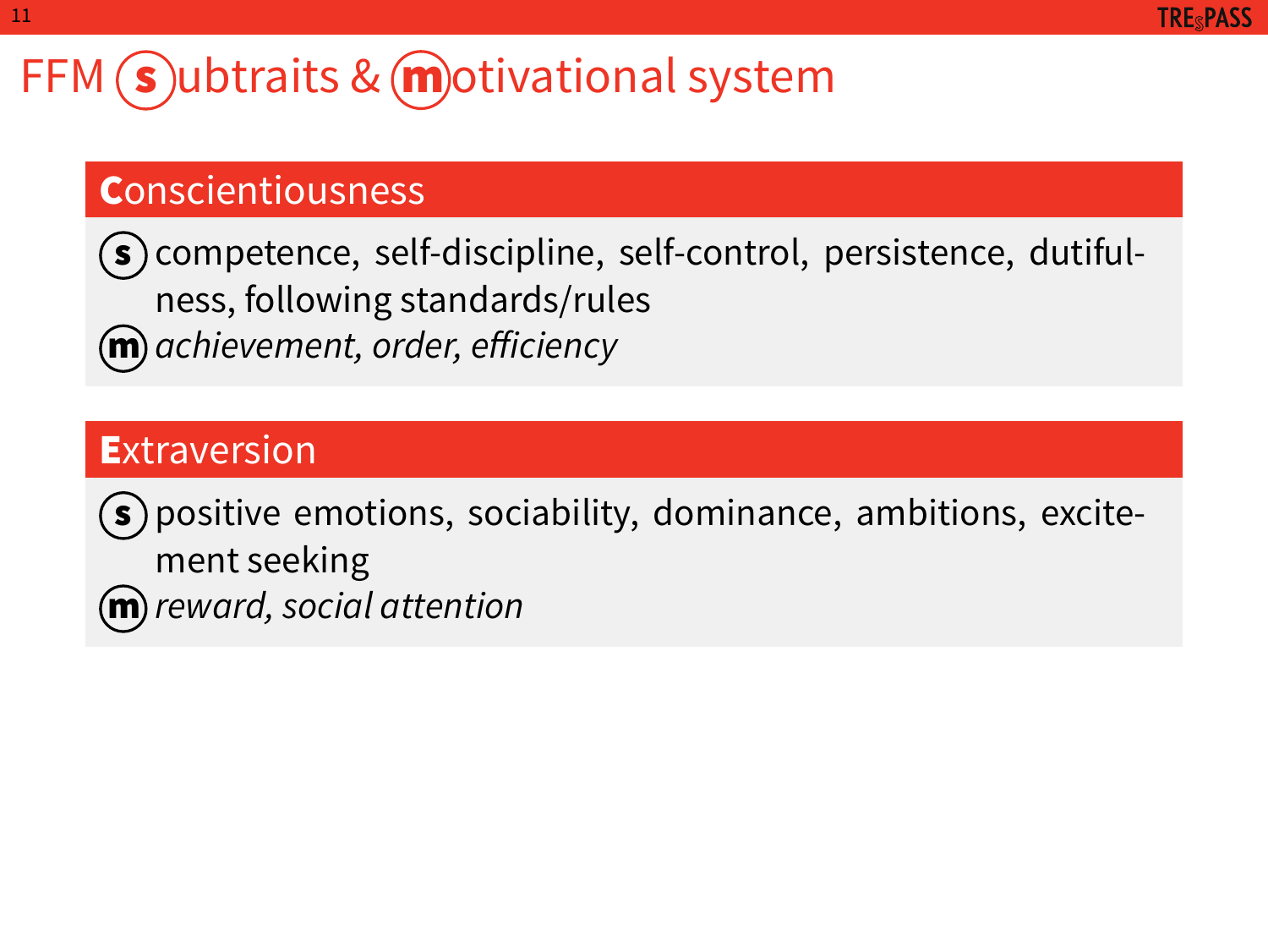### SEPF Agenda

12

- 1. our approach based on comprehensive literature review [19]
- 2. our more specific suggestions on how to map personality traits to the principles of influence [19]
- 3. preliminary coping strategies [24]
- 4. gathering empiric data via online questionnaires incl. feasible SE scenarios [2] per personality trait, SE attack, and domain
- 5. designing coping strategies against these specific SE scenarios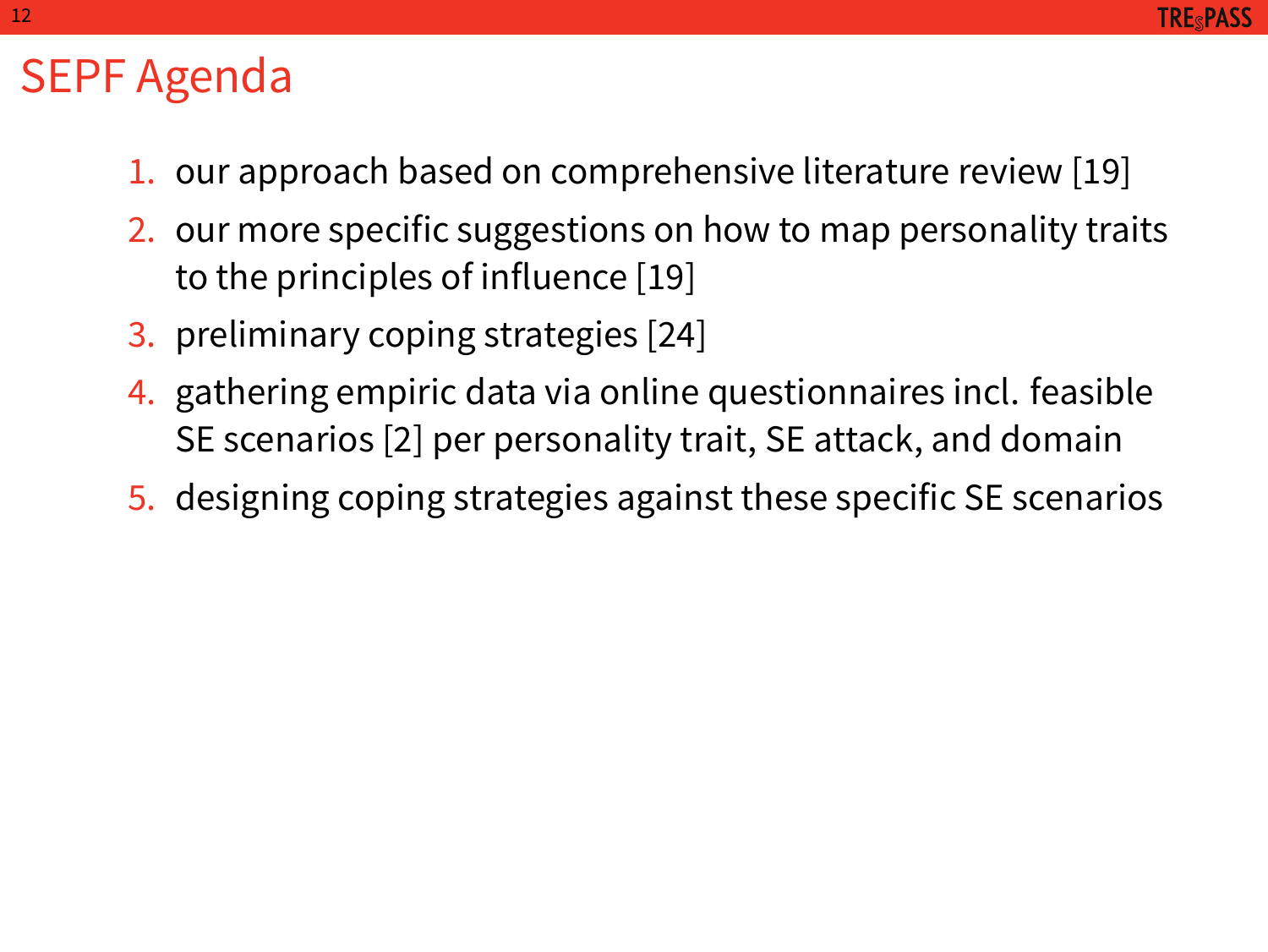### SEPF: Example Attack Scenarios & Coping Strategies [24]

#### attack scenario for **extraverted** "victims" E

13

**TREsPASS** 

"A social engineer attends a social event on a conference in order to attack an extroverted individual to reveal sensitive information. To receive social attention and become a member of a social group the employee gives in and acts against official company policies."

#### coping strategy for **extraverted** "victims" E

"Rewards for achieved awareness trainings, for instance showing success rate in awareness learning system on company's internal social network (visible to all employees). Establish a system where employees suggest improvements for security policies and procedures -- number of submitted suggestions per employee will be displayed on internal social networking site."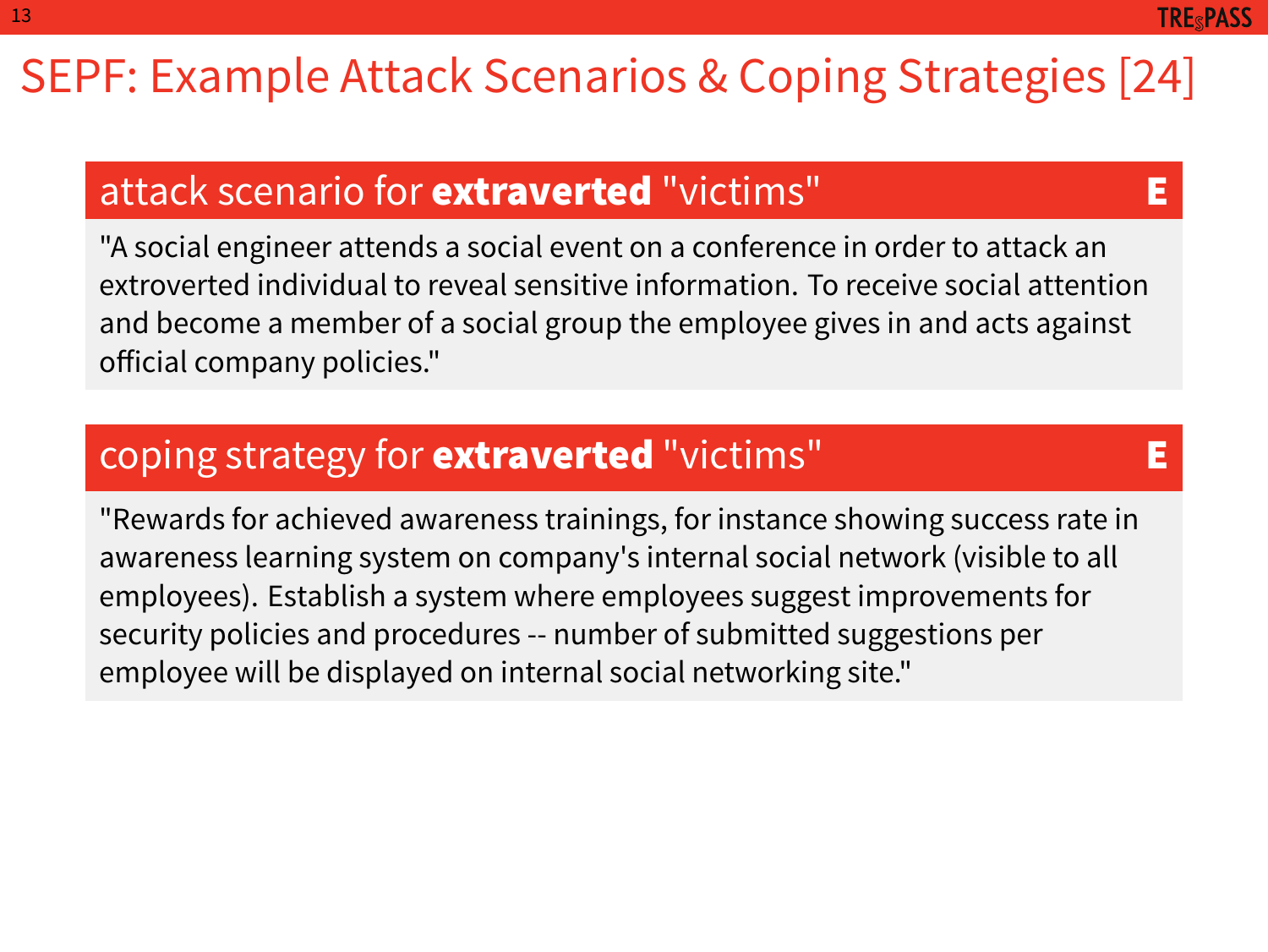### Outlook

- ▶ refined SEPF relations need empiric ground
- $\blacktriangleright$  empiric research is on the way
	- ▶ via scenario-based questionnaires derived from SE attacks and not personality traits
	- $\triangleright$  enhanced by other influential factors to shed light on this topic more holistically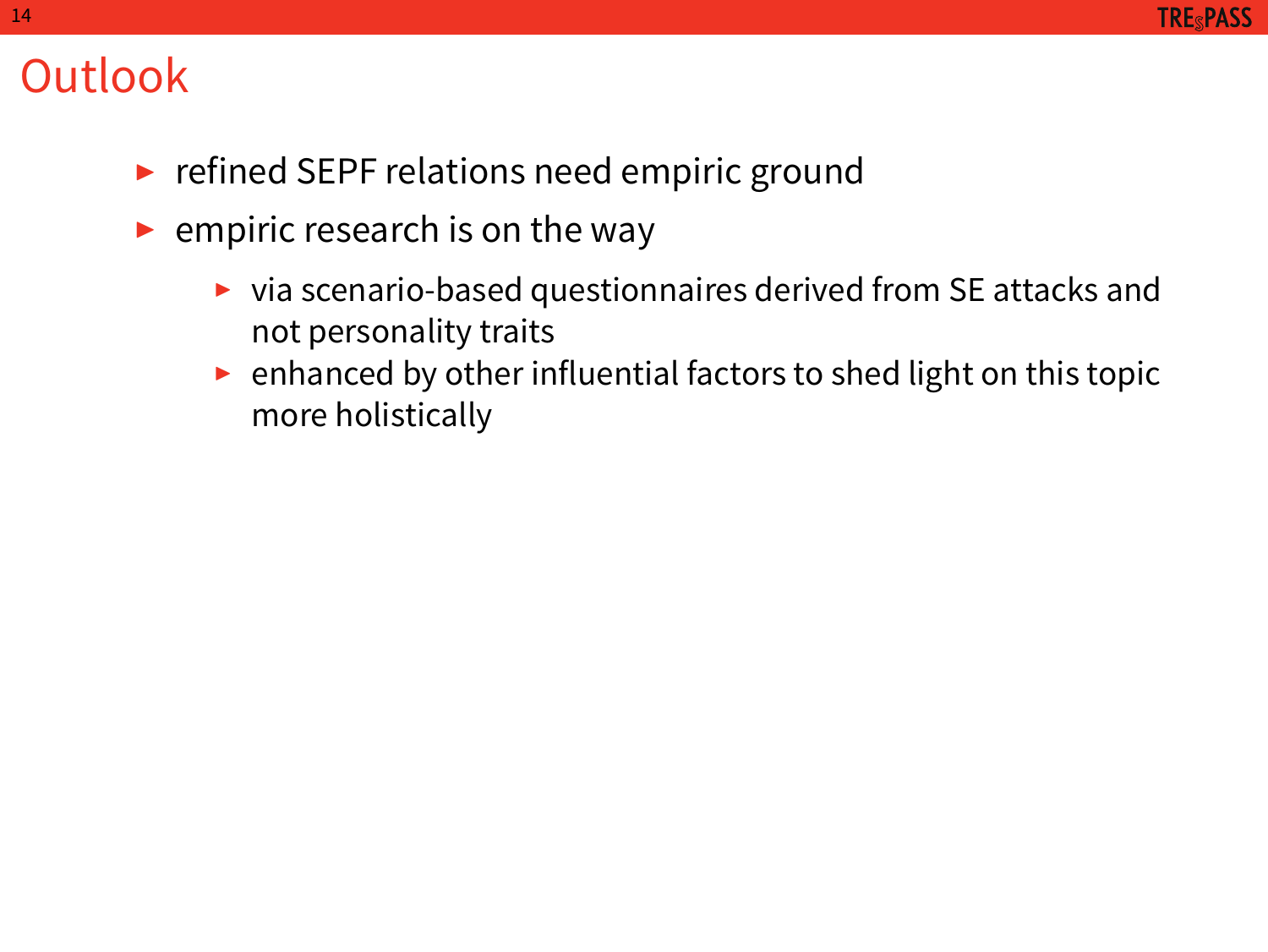Thank you! Questions?

#### Contact

15

Sven Übelacker <uebelacker@tuhh.de> Security in Distributed Applications Hamburg University of Technology, Germany https://www.sva.tuhh.de/

#### Acknowledgement

The research leading to these results has received funding from the European Union Seventh Framework Programme (FP7/2007-2013) under grant agreement no. 318003 (TRESPASS). This publication reflects only the author's view and the European Union is not liable for any use that may be made of the information contained herein.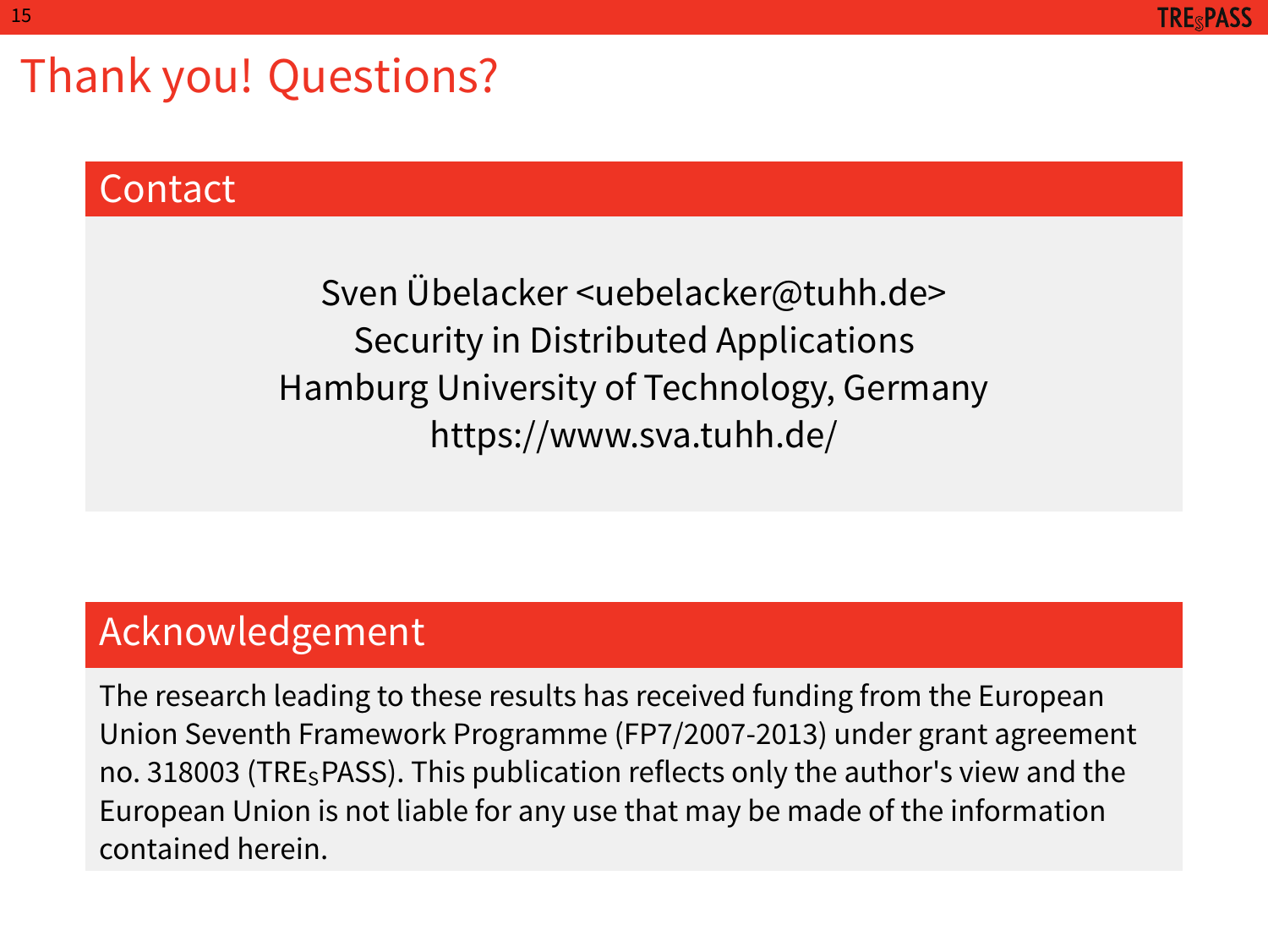## Literature I

16

|  | Nava Ashraf, Colin F Camerer, and George Loewenstein.<br>Adam Smith, Behavioral Economist.<br>Journal of Economic Perspectives, pages 131--145, 2005.<br>http://authors.library.caltech.edu/21998/2/089533005774357897%5B1%5D.pdf. |
|--|------------------------------------------------------------------------------------------------------------------------------------------------------------------------------------------------------------------------------------|
|  | John M Carroll.                                                                                                                                                                                                                    |
|  | Five Reasons for Scenario-Based Design.<br>In HICSS'99: Proceedings of the Thirty-Second Annual Hawaii International Conference on System Sciences, 3, volume<br>3051, 1999.                                                       |
|  | Gokul Chittaranjan, Jan Blom, and Daniel Gatica-Perez.                                                                                                                                                                             |
|  | Mining Large-Scale Smartphone Data for Personality Studies.<br>Personal and Ubiquitous Computing, 17(3):433--450, 2013.                                                                                                            |
|  | Robert B. Cialdini.                                                                                                                                                                                                                |
|  | Influence: The Psychology of Persuasion.<br>HarperCollins, 2007.                                                                                                                                                                   |
|  | A. Darwish, A.E. Zarka, and F. Aloul.                                                                                                                                                                                              |
|  | Towards Understanding Phishing Victims' Profile.<br>In Computer Systems and Industrial Informatics (ICCSII), 2012 International Conference on, page 1-5, 2012.                                                                     |
|  | M. Friestad and P. Wright.                                                                                                                                                                                                         |
|  | The Persuasion Knowledge Model: How People Cope with Persuasion Attempts.<br>Journal of consumer research, page 1-31, 1994.                                                                                                        |
|  | Samuel D Gosling, Peter J Rentfrow, and William B Swann Jr.                                                                                                                                                                        |
|  | A very brief measure of the big-five personality domains.<br>Journal of Research in personality, 37(6):504--528, 2003.                                                                                                             |
|  |                                                                                                                                                                                                                                    |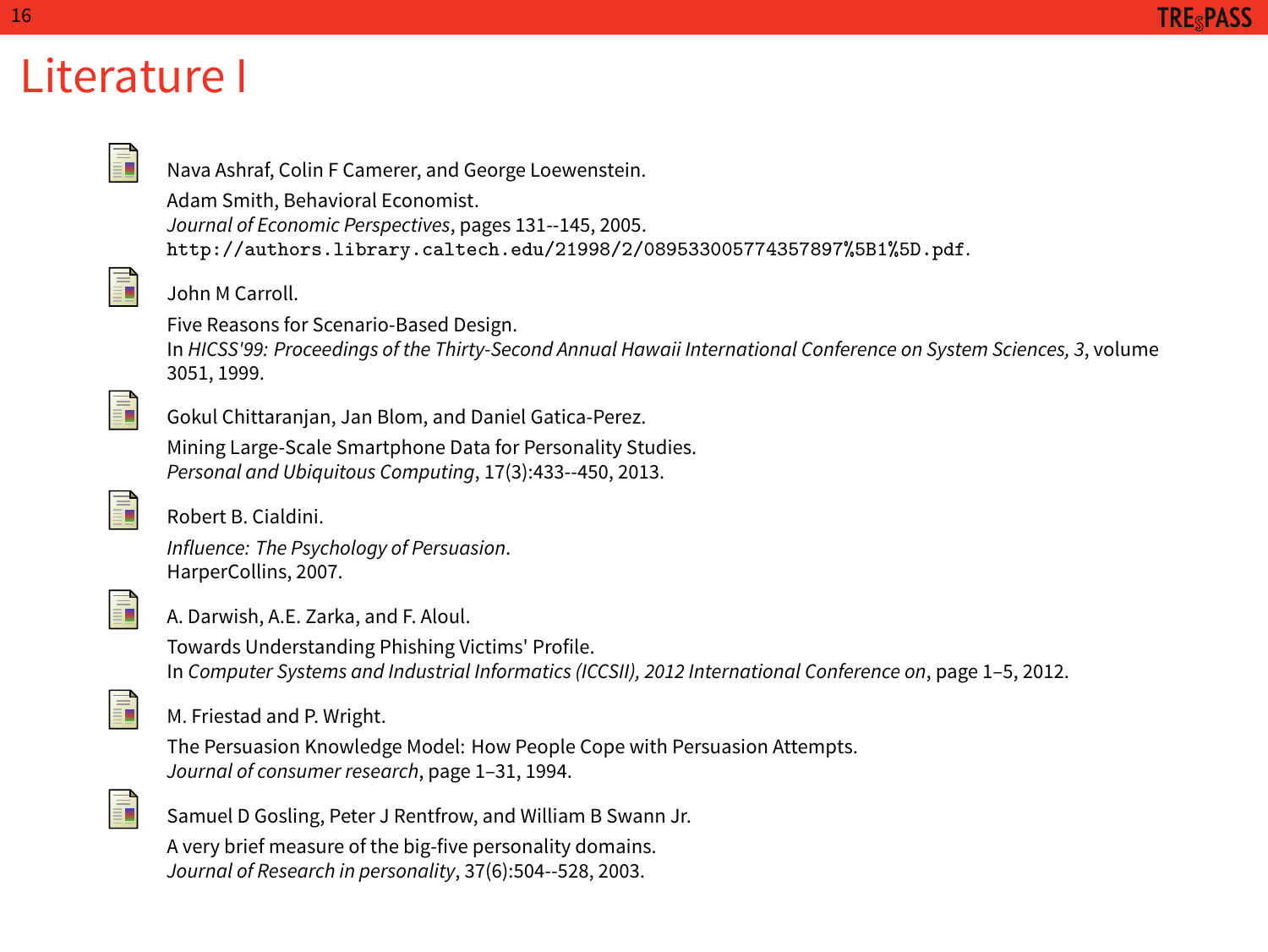### Literature II

17

**TRE<sub>S</sub>PASS** 

#### David Gragg. A Multi-Level Defense against Social Engineering. *SANS Reading Room*, 13, 12 2002. https://www.sans.org/reading-room/whitepapers/engineering/ multi-level-defense-social-engineering-920. E R. Guadagno and R. B. Cialdini. Online Persuasion and Compliance: Social Influence on the Internet and Beyond. *The Social Net: Human Behavior in Cyberspace*, pages 91--113, 2005. E C. Hadnagy. *Social Engineering: The Art of Human Hacking*. Wiley, 2010. E J. B. Hirsh, S. K. Kang, and G. V. Bodenhausen. Personalized Persuasion Tailoring Persuasive Appeals to Recipients' Personality Traits. *Psychological Science*, 23(6):578--581, 2012. E Hofstede Center. National Cultural Dimensions. 2014. http://geert-hofstede.com/national-culture.html last visited on April 27th, 2014. E Daniel Kahneman. *Thinking, Fast and Slow*. Penguin Books, 2011.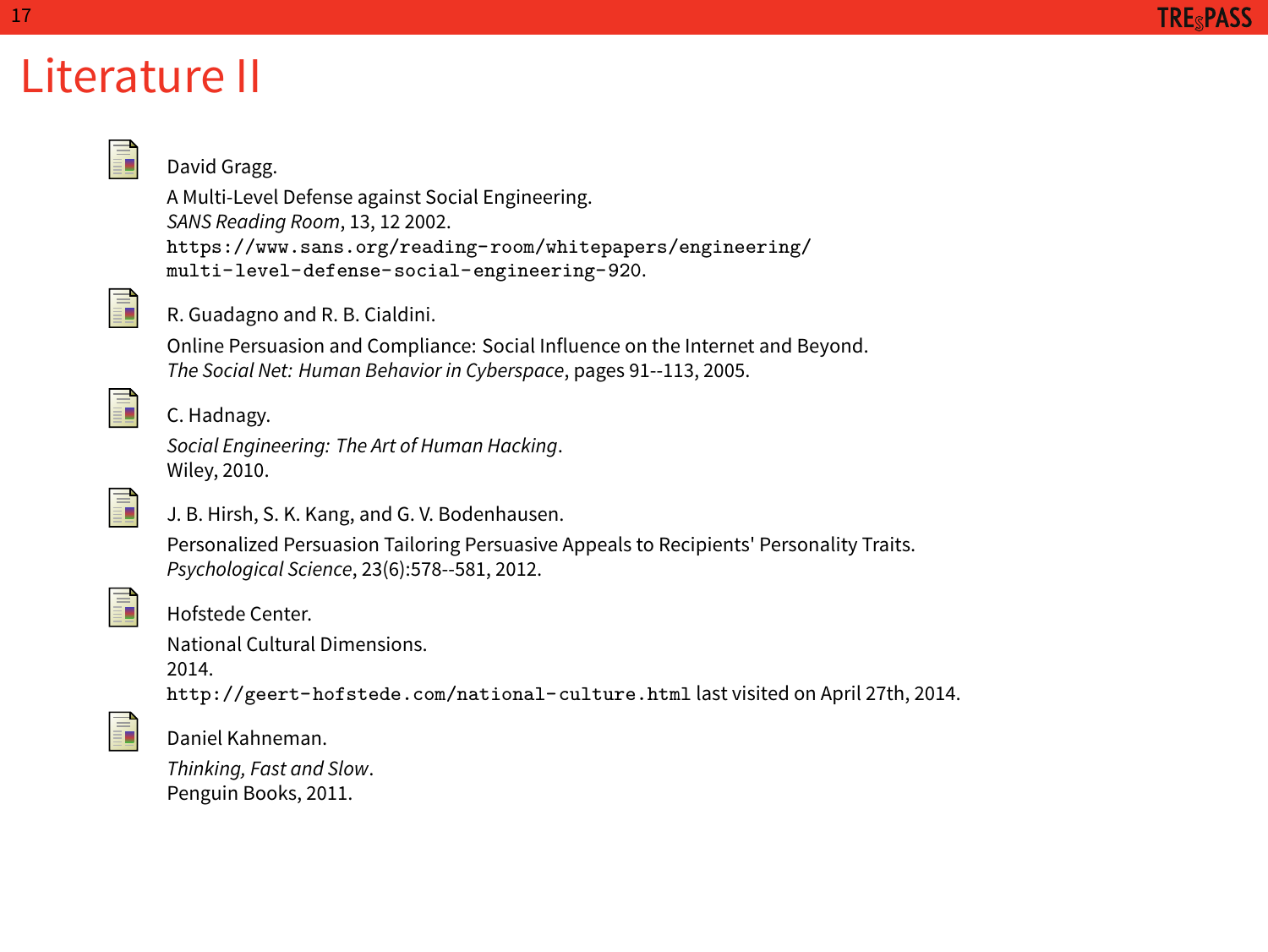## Literature III

18

|    | Barbara Kordy, Piotr Kordy, Sjouke Mauw, and Patrick Schweitzer.                                                                                 |
|----|--------------------------------------------------------------------------------------------------------------------------------------------------|
|    | ADTool: Security Analysis with Attack-Defense Trees (Extended Version).                                                                          |
|    | arXiv preprint arXiv:1305.6829, 2013.                                                                                                            |
|    | http://arxiv.org/pdf/1305.6829.pdf.                                                                                                              |
| F  |                                                                                                                                                  |
|    | R. R. McCrae and O. P. John.                                                                                                                     |
|    | An Introduction to the Five-Factor Model and Its Applications.                                                                                   |
|    | Journal of Personality, 60(2):175-215, 1992.                                                                                                     |
| t  |                                                                                                                                                  |
|    | K. D. Mitnick and W. L. Simon.                                                                                                                   |
|    | The Art of Deception: Controlling the Human Element of Security.                                                                                 |
|    | Wiley, 2002.                                                                                                                                     |
| ĥ  |                                                                                                                                                  |
|    | NATO Standardization Agency.                                                                                                                     |
|    | AAP-06 -- NATO Glossary of terms and definitions (Edition 2014), 2014.                                                                           |
|    | Accessed: 2014-10-22, http://nso.nato.int/nso/zPublic/ap/aap6/AAP-6.pdf.                                                                         |
| F  |                                                                                                                                                  |
|    | James L Parrish Jr, Janet L Bailey, and James F Courtney.                                                                                        |
|    | A personality based model for determining susceptibility to phishing attacks.                                                                    |
|    | Little Rock: University of Arkansas, 2009.                                                                                                       |
|    | http://www.swdsi.org/swdsi2009/Papers/9J05.pdf.                                                                                                  |
| J. |                                                                                                                                                  |
|    | Susanne Quiel.                                                                                                                                   |
|    | Social Engineering in the Context of Cialdini's Psychology of Persuasion and Personality Traits.                                                 |
|    | 2013.                                                                                                                                            |
| J. | J. W. Scheeres.                                                                                                                                  |
|    |                                                                                                                                                  |
|    | Establishing the human firewall: reducing an individual's vulnerability to social engineering attacks.<br>Technical report, DTIC Document, 2008. |
|    |                                                                                                                                                  |
|    |                                                                                                                                                  |